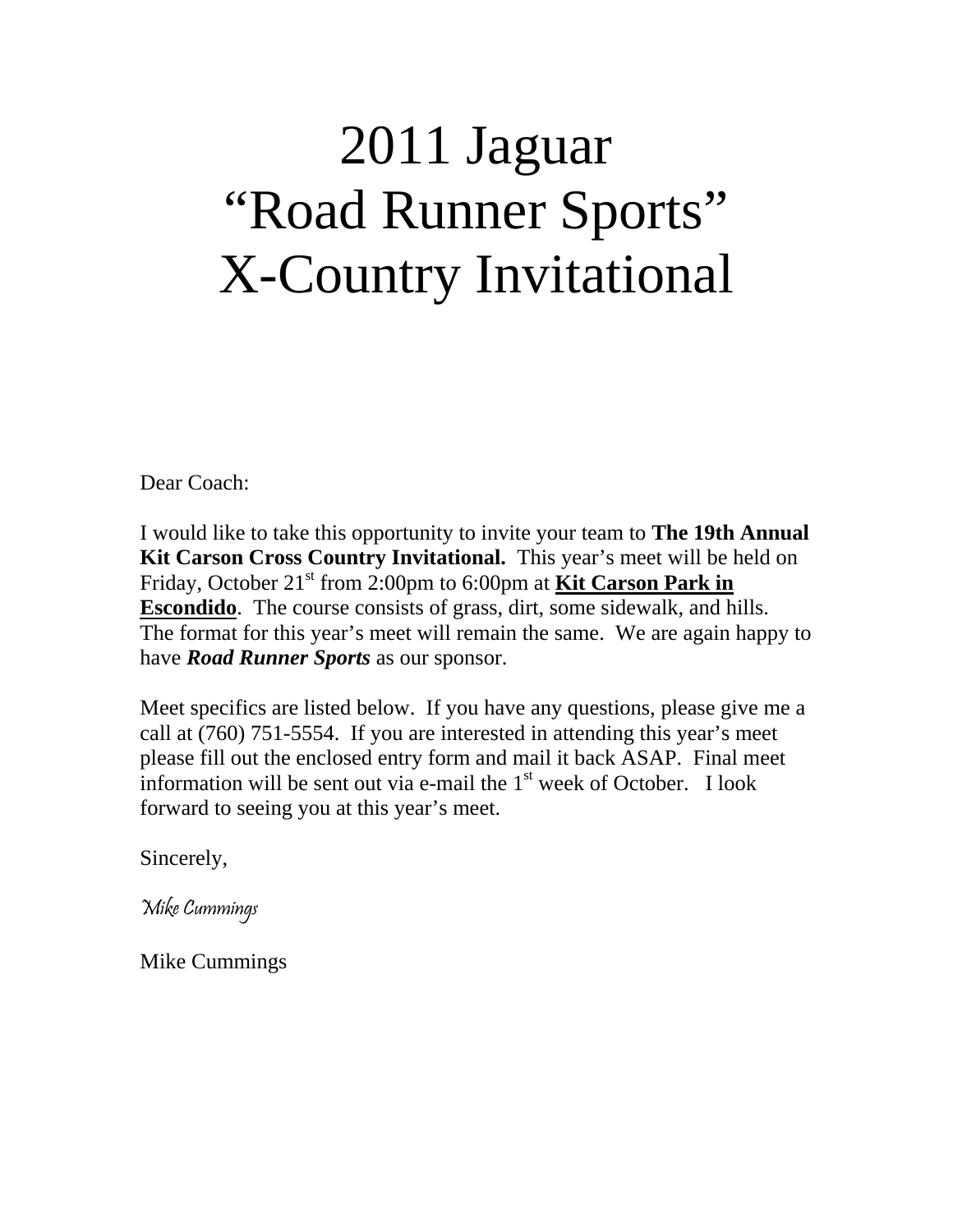## Meet Information:

| When:      | Friday, October 21, 2011                          |  |
|------------|---------------------------------------------------|--|
| Time:      | $2:00$ pm-6:00pm                                  |  |
| Where:     | Kit Carson Park, Escondido                        |  |
| Levels:    | Boys Varsity, Boys JV 9-10, Boys JV 11-12         |  |
|            | Girls Varsity, Girls JV                           |  |
| Divisions: | Two divisions total                               |  |
| Cost:      | \$30.00 per team level entered                    |  |
| Medals:    | Custom Individual medals to the top 20-50 runners |  |
|            | depending on race size.                           |  |
|            | Top 7 runners of the first 3 teams for all races  |  |
|            | Additional prizes to other runners as well.       |  |
| Course:    | 2.6 miles for girls and 3.1 miles for boys        |  |

## Time Schedule:

| 2:00 | Large School Division JV Boys 11-12        |
|------|--------------------------------------------|
| 2:25 | Large School Division JV Girls             |
| 2:50 | Large School Division JV Boys 9-10         |
| 3:15 | <b>Large School Division Varsity Girls</b> |
| 3:40 | <b>Large School Division Varsity Boys</b>  |
| 4:05 | <b>Small School Division Varsity Boys</b>  |
| 4:30 | <b>Small School Division Varsity Girls</b> |
| 4:55 | <b>Small School Division JV Boys</b>       |
| 5:20 | <b>Small School Division JV Girls</b>      |
|      |                                            |

Please denote choice of division on the entry blank. Please note that there is only one level for boys JV in the small schools.

Please note that I don't need to know your exact numbers before mid -September. I only need to know if you plan on attending – this helps me to know how many medals to order. You can respond via e-mail to let me know that you will be attending and then you can respond with numbers after you have your team in September.

All entries into the meet will be done through athletic.net. More info to follow for teams who enter.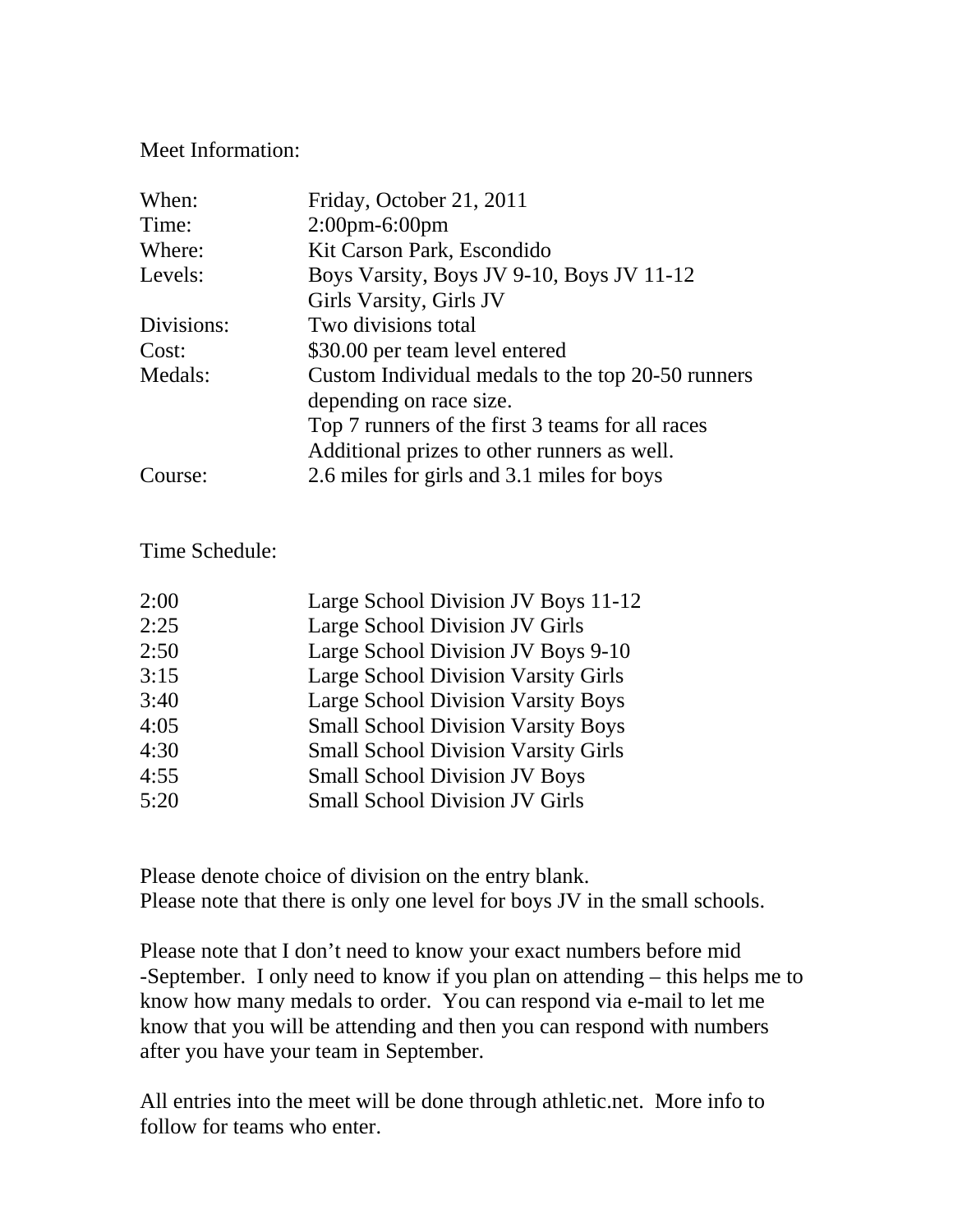## 2011 Jaguar "Road Runner Sports" X-Country Invitational

will compete in the 2011 Jaguar Road Runner Sports Cross Country Invitational which will be held on Friday, October 21, 2011. We agree to pay \$30 for each race entered. We also understand that there is a \$50 team cancellation fee.

We plan to enter the following races (enter approximate numbers)

| Boys JV 11-12                    |                              |
|----------------------------------|------------------------------|
| Boys JV 9-10                     | Girls JV _______             |
| Boys Varsity                     | Girls Varsity _______        |
| Large School Division            | <b>Small School Division</b> |
|                                  |                              |
|                                  | $Coach$ phone phone phone    |
|                                  |                              |
| Coach's e-mail                   |                              |
| Mail or FAX entries to:          |                              |
| Mike Cummings                    |                              |
| <b>Valley Center High School</b> |                              |
| 31322 Cole Grade Road            |                              |
| Valley Center, CA 92082          |                              |

FAX : 760-751-5509 e-mail: [cummings.mi@vcpusd.net](mailto:cummings.mi@vcpusd.net)